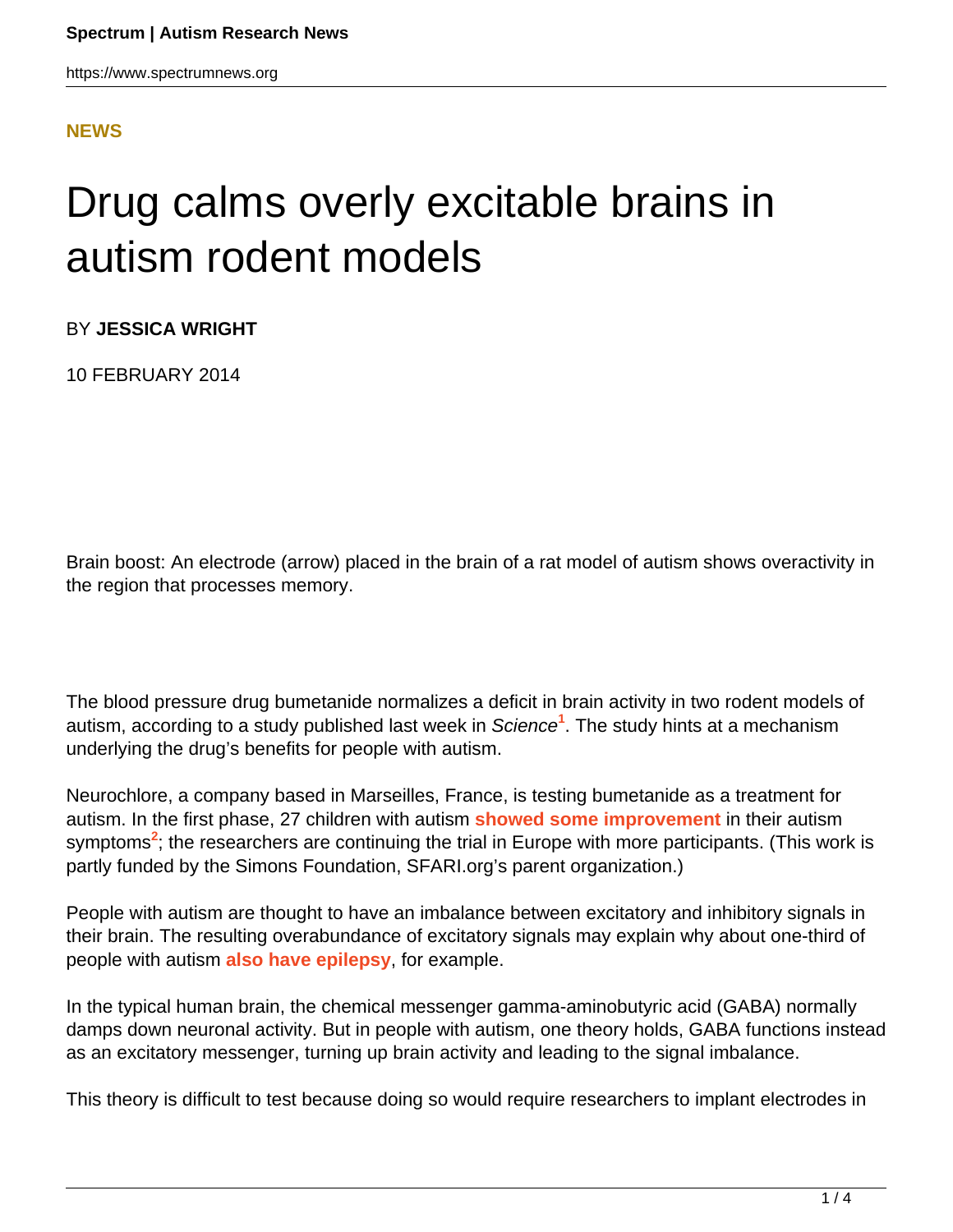human brains. But there is suggestive evidence from a small study that found that the sedative Valium — which enhances GABA activity — makes children with autism more aggressive instead of calming them**<sup>3</sup>** . There are also reports that drugs that activate GABA exacerbate **[epilepsy](https://www.spectrumnews.org/wiki/epilepsy)** in some people**<sup>4</sup>** .

More generally, several lines of evidence link autism to GABA: Some people with the disorder carry **[mutations in GABA receptor genes](https://www.spectrumnews.org/news/2009/gaba-receptor-variant-found-in-families-with-autism)** or show differences in **[neurons that relay inhibitory](https://www.spectrumnews.org/viewpoint/2011/a-case-for-the-importance-of-interneurons-in-autism) [signals](https://www.spectrumnews.org/viewpoint/2011/a-case-for-the-importance-of-interneurons-in-autism)**, for example.

Bumetanide may restore the normal balance of brain signals by switching GABA back to an inhibitory role, according to **[Yehezkel Ben-Ari](http://sfari.org/author/?author=https://id.simonsfoundation.org/yehezkelbenari)**, director of the Mediterranean Institute of Neurobiology at INSERM in Paris and founder of Neurochlore.

"Many of my colleagues were skeptical," says Ben-Ari. "But very often such theoretical things turn out to be right."

## **GABA switch:**

In 1989, Ben-Ari and his colleagues showed that in rodents, GABA normally activates brain signals before birth<sup>5</sup>. Between days 8 and 12 after birth, however, the rodents undergo a permanent switch that makes GABA the primary inhibitory molecule in their brain.

In a follow-up study, published in Science in 2006, the researchers found that GABA also temporarily switches from an excitatory to an inhibitory role at birth and switches back about two days after birth<sup>6</sup>. Blocking oxytocin, a hormone that rushes through the mother's system during labor, prevents this temporary switch from occurring.

The findings suggest that oxytocin mediates the temporary GABA switch, perhaps protecting the brain from the onslaught of hormones that occur during birth, says Ben-Ari.

In the new study, he and his colleagues tested their theory in two rodent models of autism: mice that model **[fragile X syndrome](https://www.spectrumnews.org/wiki/fragile-x)** and rats exposed to the epilepsy drug valproate (VPA) in utero, a **[well-established environmental model](https://www.spectrumnews.org/in-brief/2013/molecular-mechanisms-rats-could-model-autism-gender-bias)** of autism.

They found that in these rodents, GABA is an excitatory messenger both before birth and up to 1 month of age. The researchers did not look at longer time periods, but it is possible that GABA remains excitatory indefinitely, says Ben-Ari. They also found that blocking oxytocin in control rats as they give birth blocks the GABA switch in their pups and triggers some autism symptoms.

Another study, published 8 January in the Journal of Neuroscience, found that fragile X model mice make the GABA switch 15 days after birth compared with about 10 in controls**<sup>7</sup>** . The difference in timing observed in the two studies may be because Ben-Ari's team looked at neurons in the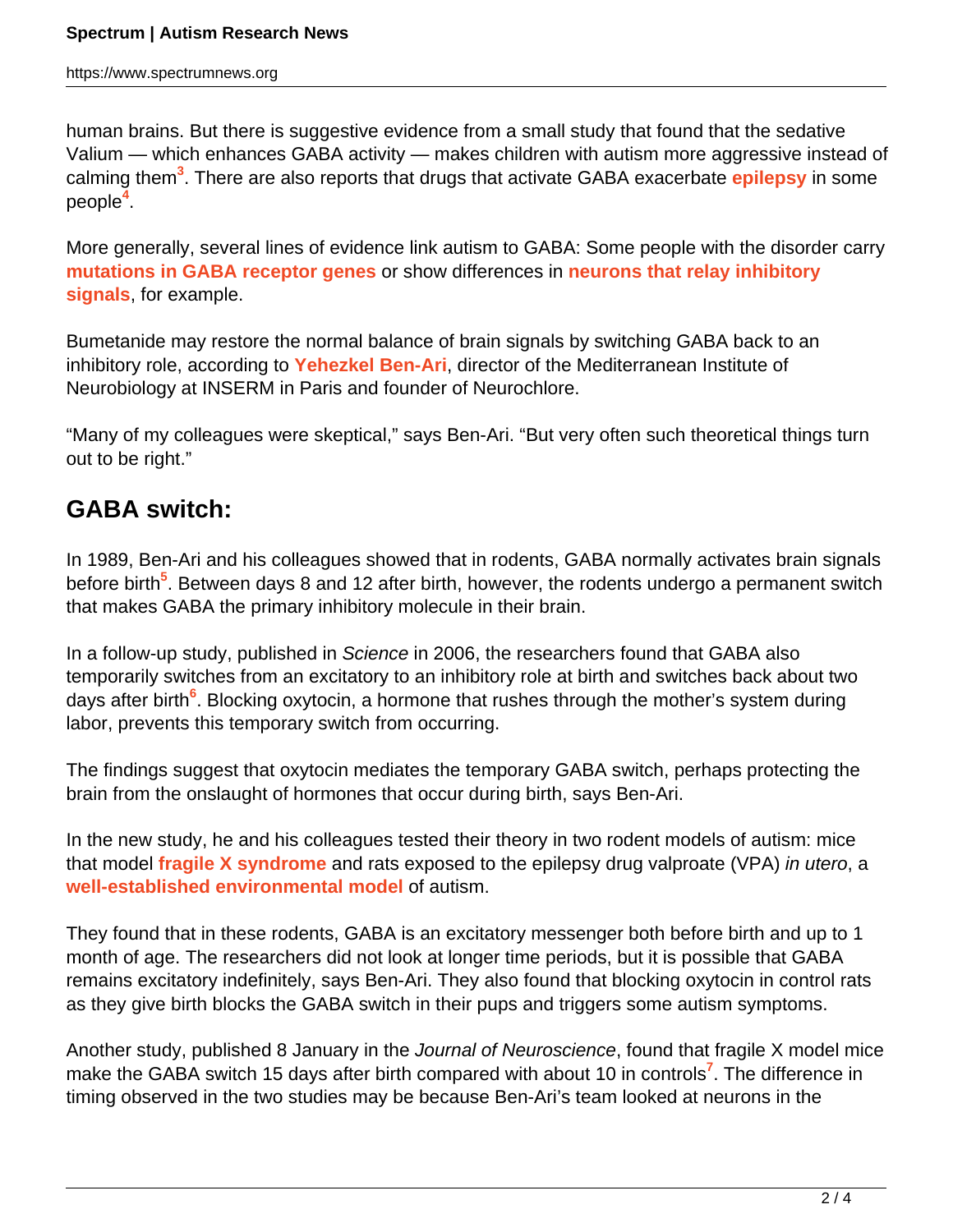hippocampus whereas this study looked at the cortex, says lead investigator **[Anis Contractor](http://sfari.org/author/?author=https://id.simonsfoundation.org/aniscontractor)**, associate professor of neurobiology at Northwestern University, in Chicago.

Still, finding the same results in two models of autism, one environmental and one genetic, strengthens Ben-Ari's study, Contractor says. "It speaks to a common mechanism."

Treating pregnant rodents with bumetanide one day prior to their giving birth normalizes the GABA deficits in the pups. It also prevents the pups' abnormal vocalizations.

"This points to very strong evidence for deficits in GABA inhibition as a causal relationship with autism, " says **[Stephen Moss](http://sfari.org/author/?author=https://id.simonsfoundation.org/stephenmoss)**, professor of neuroscience at Tufts University in Medford, Massachusetts. "[This] is consistent with what a lot of people thought but no one had actually proven."

The results also suggest that treatments for autism are most effective when given early, says Ben-Ari.

"If we want to understand how to treat autism, we have to work from neurodevelopment and identify the earliest networks that are wrongly connected or wrongly operating," he says.

The most likely mechanistic explanation for bumetanide's effects is that it triggers the GABA switch by lowering the level of chloride ions, Ben-Ari says. The autism mouse models have low levels of a chloride exporter, which keeps the level of chloride in the cells elevated. Bumetanide might reverse this effect.

"Mechanistically, [the study] points to something that may be really important for autism, but what the actual mechanism is needs to be further understood," says Moss.

## **References:**

**1: Tyzio R.** et al. Science **343**, 675-679 (2014) **[Abstract](http://www.sciencemag.org/content/343/6171/675.abstract?sid=db1f0200-f3c0-4dea-9b62-c90bdc7b9491)**

- 2: Lemonnier E. et al. Transl. Psychiatry **2**, e202 (2012) **[PubMed](http://www.ncbi.nlm.nih.gov/pubmed/23233021)**
- 3: Morrosu F. et al. Funct. Neurol. **2**, 355-361 (1987) **[PubMed](http://www.ncbi.nlm.nih.gov/pubmed/2826308)**
- 4: Nardou R. et al. Brain **134**, 987-1002 (2011) **[PubMed](http://www.ncbi.nlm.nih.gov/pubmed/21436113)**
- 5: Ben-Ari Y. et al. J. Physiol. **416**, 303-325 (1989) **[PubMed](http://www.ncbi.nlm.nih.gov/pubmed/2575165)**
- 6: Tyzio R. et al. Science **314**, 1788-1792 (2006) **[PubMed](http://www.ncbi.nlm.nih.gov/pubmed/17170309)**